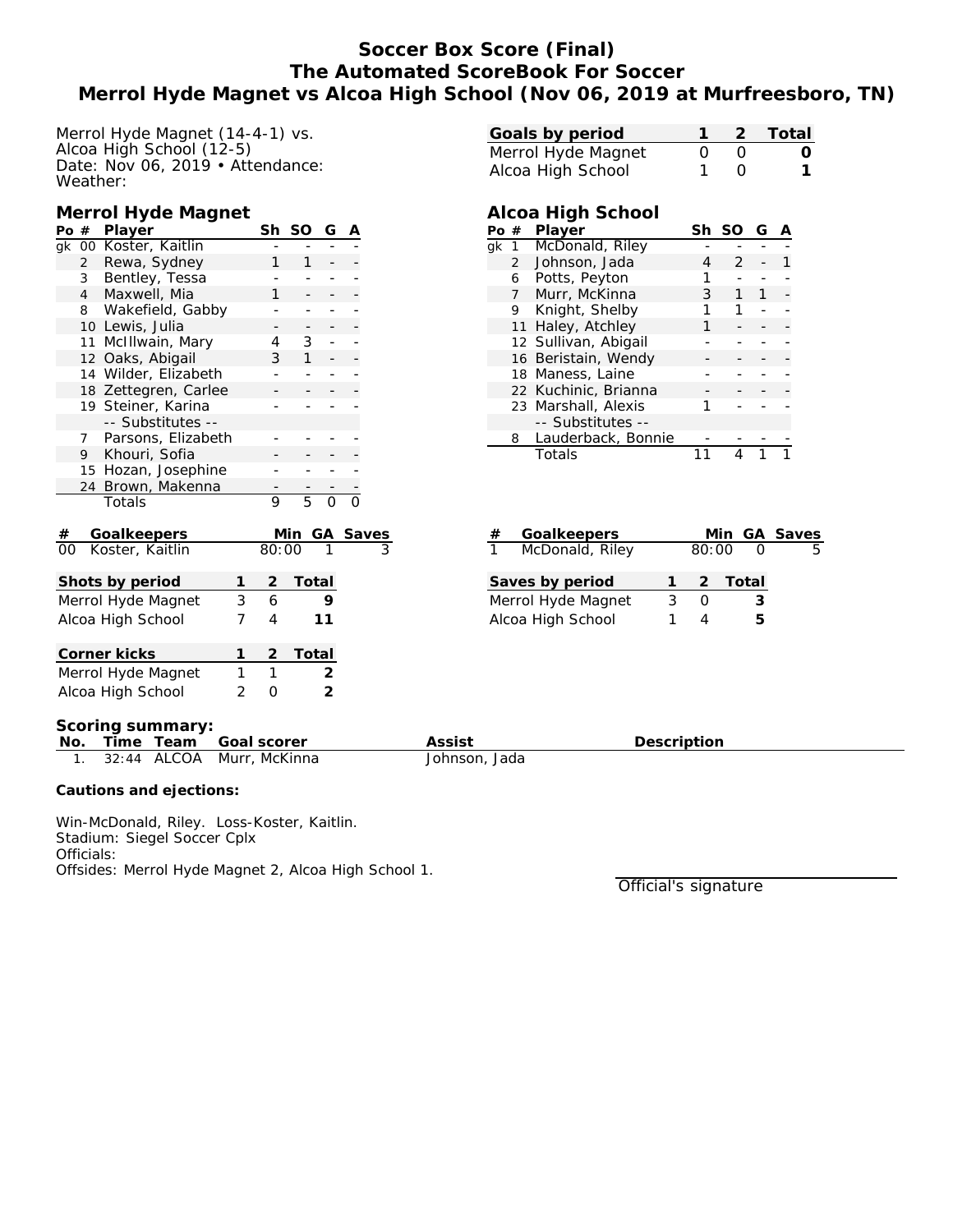**Play-by-Play Summary (1st period)**

## **Merrol Hyde Magnet vs Alcoa High School (Nov 06, 2019 at Murfreesboro, TN)**

**Merrol Hyde Magnet Starters:**

| GК | 00 Koster, Kaitlin |
|----|--------------------|
|    |                    |

- 2 Rewa, Sydney
- 3 Bentley, Tessa
- 4 Maxwell, Mia
- 8 Wakefield, Gabby
- 10 Lewis, Julia
- 11 McIllwain, Mary
- 12 Oaks, Abigail
- 14 Wilder, Elizabeth
- 18 Zettegren, Carlee
- 19 Steiner, Karina

#### **Alcoa High School Starters:**

- GK 1 McDonald, Riley
	- 2 Johnson, Jada
	- 6 Potts, Peyton
		- 7 Murr, McKinna
		- 9 Knight, Shelby
		- 11 Haley, Atchley
		- 12 Sullivan, Abigail 16 Beristain, Wendy
	-
	- 18 Maness, Laine
	- 22 Kuchinic, Brianna 23 Marshall, Alexis
- 
- 00:00 Koster, Kaitlin at goalie for Merrol Hyde Magnet.
- 00:00 McDonald, Riley at goalie for Alcoa High School. Foul on Alcoa High School.
	- Foul on Merrol Hyde Magnet.
- 04:58 Shot by ALCOA Johnson, Jada, SAVE Koster, Kaitlin.
- 07:17 Corner kick by MERROL Maxwell, Mia [07:17]. Foul on Merrol Hyde Magnet.
- 11:31 Offside against Alcoa High School.
- 11:49 Shot by ALCOA Knight, Shelby, SAVE Koster, Kaitlin. Foul on Merrol Hyde Magnet. Foul on Merrol Hyde Magnet.
- 14:47 ALCOA substitution: Lauderback, Bonnie for Kuchinic, Brianna.
- 16:35 MERROL substitution: Hozan, Josephine for Steiner, Karina.
- 16:35 MERROL substitution: Khouri, Sofia for Lewis, Julia. Foul on Alcoa High School. Foul on Alcoa High School.
- 20:17 Shot by MERROL Oaks, Abigail, SAVE McDonald, Riley.
- 20:37 Shot by ALCOA Johnson, Jada WIDE RIGHT.
- 23:04 Corner kick by ALCOA Johnson, Jada [23:04].
- 23:57 MERROL substitution: Lewis, Julia for Hozan, Josephine.
- 26:13 Shot by MERROL McIllwain, Mary HIT CROSSBAR.
- 26:38 Shot by MERROL Maxwell, Mia HIT POST.
- Foul on Alcoa High School. Foul on Alcoa High School. Offside against Merrol Hyde Magnet.
	- Foul on Alcoa High School.
- 32:21 Shot by ALCOA Johnson, Jada, SAVE Koster, Kaitlin.
- 32:44 GOAL by ALCOA Murr, McKinna (FIRST GOAL), Assist by Johnson, Jada.

### **MERROL HYDE MAGNET 0, ALCOA HIGH SCHOOL 1**

\* Foul on Merrol Hyde Magnet. Foul on Merrol Hyde Magnet.

- 34:24 Shot by ALCOA Murr, McKinna WIDE LEFT.
- 34:30 MERROL substitution: Steiner, Karina for Khouri, Sofia.
- 35:29 Corner kick by ALCOA Knight, Shelby [35:29].
- 35:51 ALCOA substitution: Kuchinic, Brianna for Lauderback, Bonnie. Foul on Merrol Hyde Magnet.
- 39:10 Shot by ALCOA Haley, Atchley WIDE LEFT.
- 39:58 Offside against Merrol Hyde Magnet.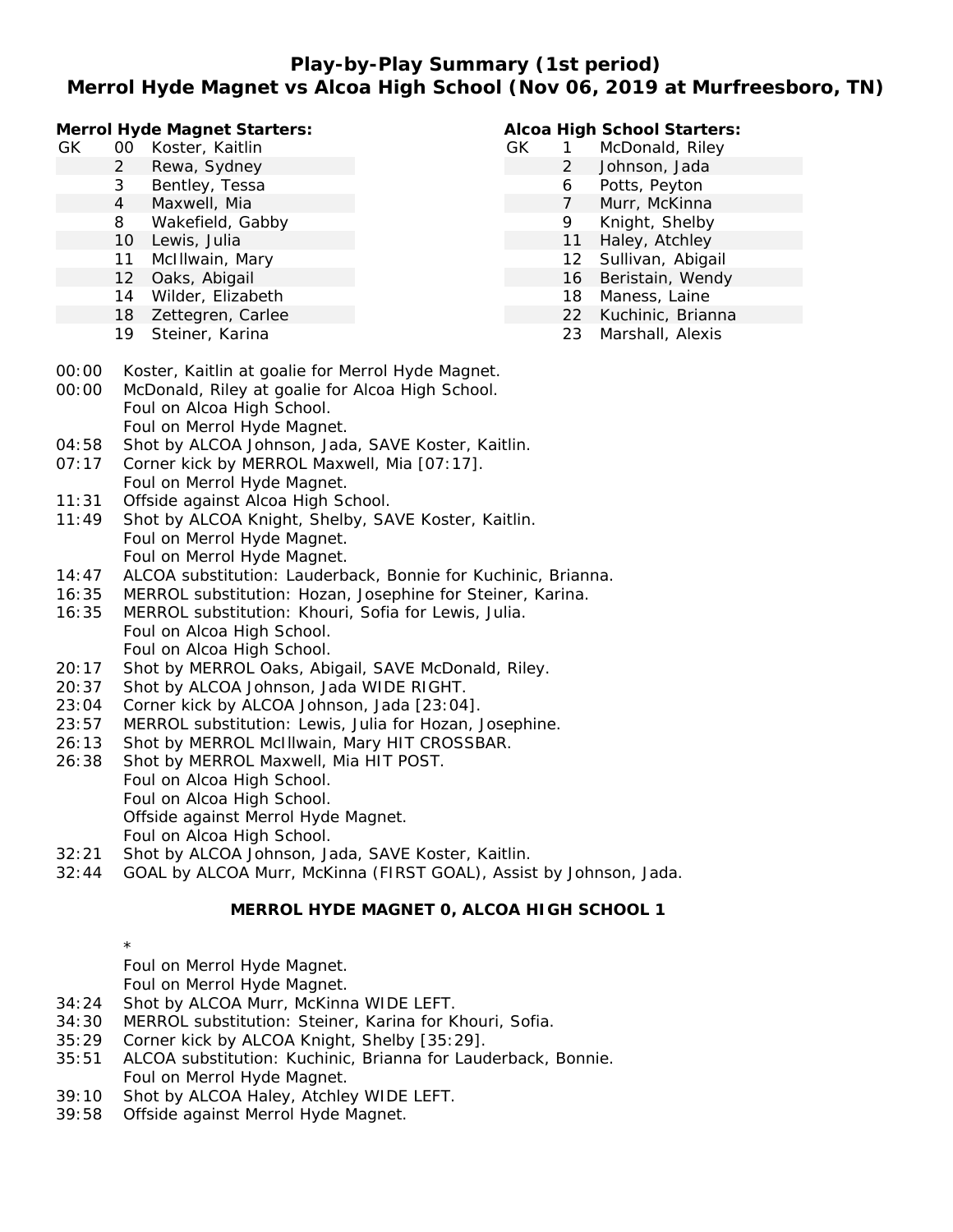# **Play-by-Play Summary (1st period) Merrol Hyde Magnet vs Alcoa High School (Nov 06, 2019 at Murfreesboro, TN)**

40:00 End of period [40:00].